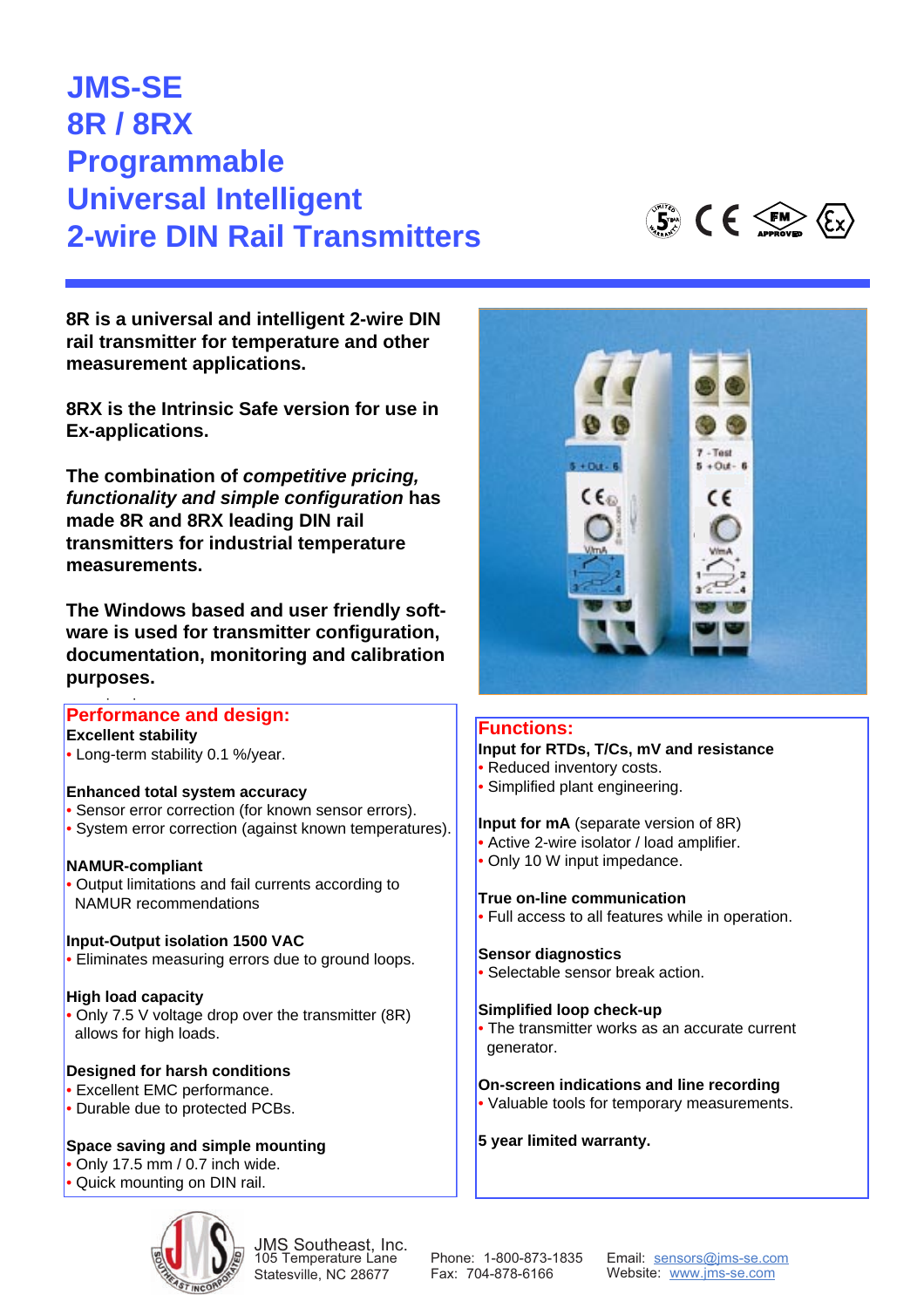



JMS Southeast, Inc. 105 Temperature Lane Statesville, NC 28677

Phone: 1-800-873-1835 Fax: 704-878-6166

Email: sensors@jms-se.com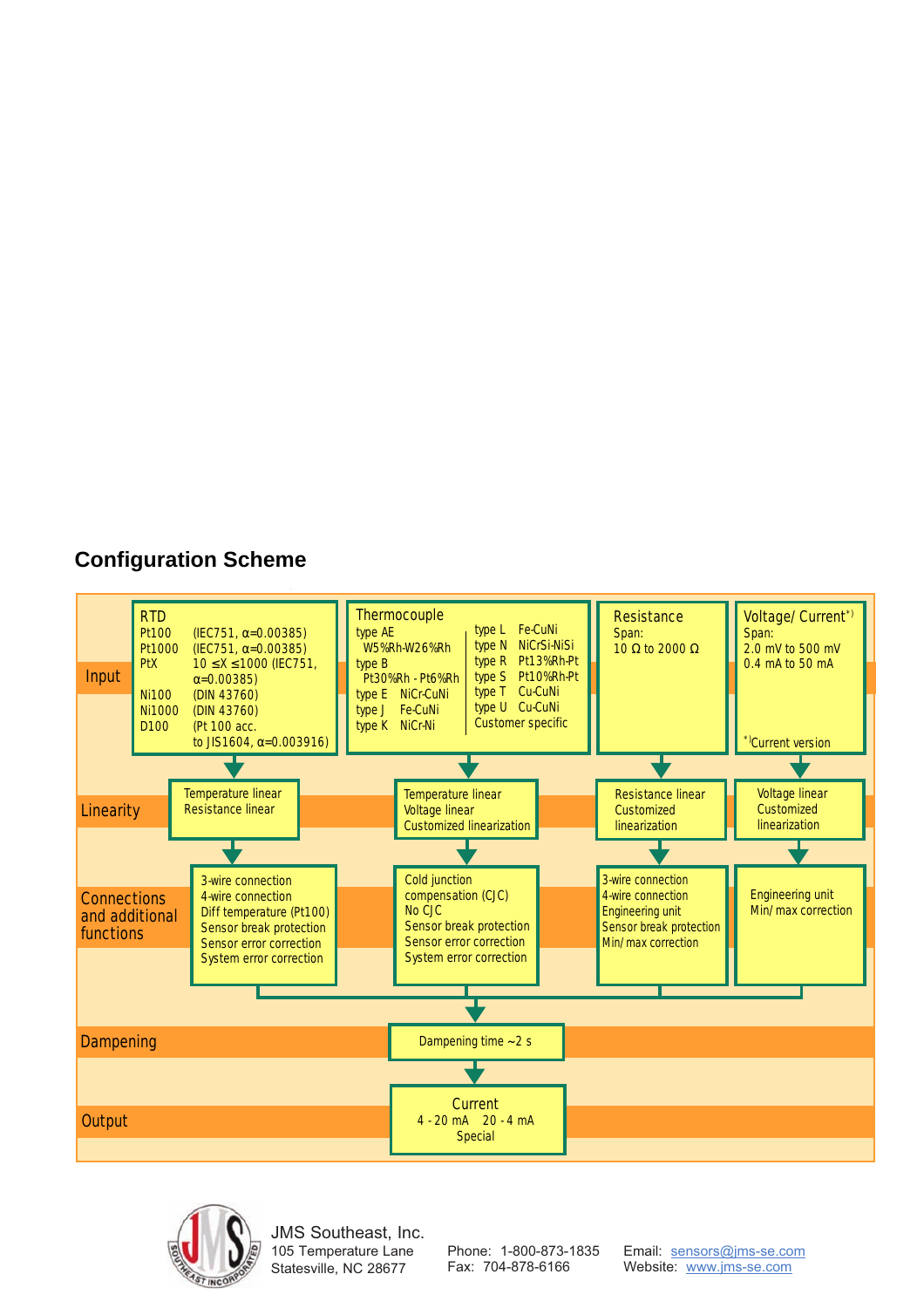# **Specifications**

| Input                                                                   |                                        |                                                    |
|-------------------------------------------------------------------------|----------------------------------------|----------------------------------------------------|
| <b>RTD's and Resistance</b>                                             |                                        |                                                    |
| Pt100 (IEC751, $\alpha$ = 0.00385)                                      | 3-, 4-wire connection                  | -200 to +1000 °C / -328 to +1832 °F                |
| Pt1000 (IEC751, $\alpha$ = 0.00385)                                     | 3-, 4-wire connection                  | -200 to +200 °C/ -328 to +392 °F                   |
| PtX $10 \le X \le 1000$ (IEC751, $\alpha$ = 0.00385)                    | 3-, 4-wire connection                  | Upper range depending on X-value                   |
| Ni100 (DIN 43760)                                                       | 3-, 4-wire connection                  | -60 to +250 °C / -76 to +482 °F                    |
| Ni1000 (DIN 43760)                                                      | 3-, 4-wire connection                  | -60 to +150 °C / -76 to +302 °F                    |
| D100 (Pt 100 acc.to JIS1604, $\alpha$ = 0.003916) 3-, 4-wire connection |                                        | -200 to +1000 °C / -328 to +1832 °F                |
| Potentiometer/resistance                                                | 3-, 4-wire connection                  | 0 to 2000 $\Omega$                                 |
| Sensor current                                                          |                                        | $-0.4 \text{ mA}$                                  |
| Maximum sensor wire resistance                                          |                                        | 25 $\Omega$ /wire                                  |
| Thermocouples, Voltage and Current                                      |                                        |                                                    |
| T/C                                                                     | Type: AE, B, E, J, K, L, N, R, S, T, U | Ranges according to users manual                   |
| Voltage                                                                 |                                        | $-10$ to $+500$ mV                                 |
| Current                                                                 | 8 <sub>R</sub><br>$\sqrt{1}$           | $-1$ to $+50$ mA                                   |
| Input impedance                                                         | T/C, Voltage                           | $>10$ ΜΩ                                           |
|                                                                         | Current                                | $10 \Omega$                                        |
| Maximum sensor wire resistance                                          | T/C, Voltage                           | 500 $\Omega$ (total loop)                          |
| <b>Monitoring</b>                                                       |                                        |                                                    |
| Sensor break monitoring                                                 | User definable output                  | 3.5 to 21.6 mA                                     |
| <b>Adjustments</b>                                                      |                                        |                                                    |
| Zero adjustment                                                         | All inputs                             | Any value within range limits                      |
| Minimum spans                                                           | Pt100, Pt1000, Ni100, Ni1000           | 10 °C / 18 °F                                      |
|                                                                         | Potentiometer                          | $10 \Omega$                                        |
|                                                                         | T/C, Voltage                           | $2$ mV                                             |
|                                                                         | Current                                | $0.4 \text{ mA}$                                   |
| <b>Output</b>                                                           |                                        |                                                    |
| Straight, reversed or any intermediate value                            |                                        | 4-20/20-4 mA                                       |
| Resolution                                                              |                                        | $5 \mu A$                                          |
| Minimum output signal                                                   | Measurement/Failure                    | 3.8 mA / 3.5 mA                                    |
| Maximum output signal                                                   | Measurement/Failure                    | 20.5 mA / 21.6 mA                                  |
| Permissible load, see fig. 4                                            | 8R                                     | 750 Ω @ 24 VDC, 22 mA                              |
|                                                                         | 8RX                                    | 725 Ω @ 24 VDC, 22 mA                              |
| <b>Temperature</b>                                                      |                                        |                                                    |
| Ambient, storage                                                        |                                        | -20 to +70 °C / -4 to +158 °F                      |
| Ambient, operation                                                      |                                        | -20 to +70 °C / -4 to +158 °F                      |
| <b>General data</b>                                                     |                                        |                                                    |
| Selectable dampening time                                               |                                        | $-2s$                                              |
| Update time                                                             |                                        | $-1.5 s$                                           |
| <b>Isolation In - Out</b>                                               | <b>Isolated versions</b>               | 1500 VAC, 1 min                                    |
| Humidity (non-condensing)                                               |                                        | 0 to 95 % RH                                       |
| Intrinsic safety                                                        | 8RX , ATEX                             | II (1) G [EEx ia] IIC                              |
|                                                                         | <b>FM</b>                              | I.S. Connections to Class I-III, Div. 1, Group A-G |
| <b>Power supply, polarity protected</b>                                 | 8R                                     |                                                    |
| Supply voltage                                                          |                                        | 7.5 to 36 VDC<br>2-wire                            |
|                                                                         | 8RX                                    | 8.0 to 30 VDC<br>2-wire                            |
| Permissible ripple                                                      |                                        | 4 V p-p @ 50/60 Hz                                 |

<sup>1)</sup> Separate version of  $8R$  only for current input.



JMS Southeast, Inc. 105 Temperature Lane Statesville, NC 28677

Phone: 1-800-873-1835 Fax: 704-878-6166

Email: sensors@jms-se.com Website: www.jms-se.com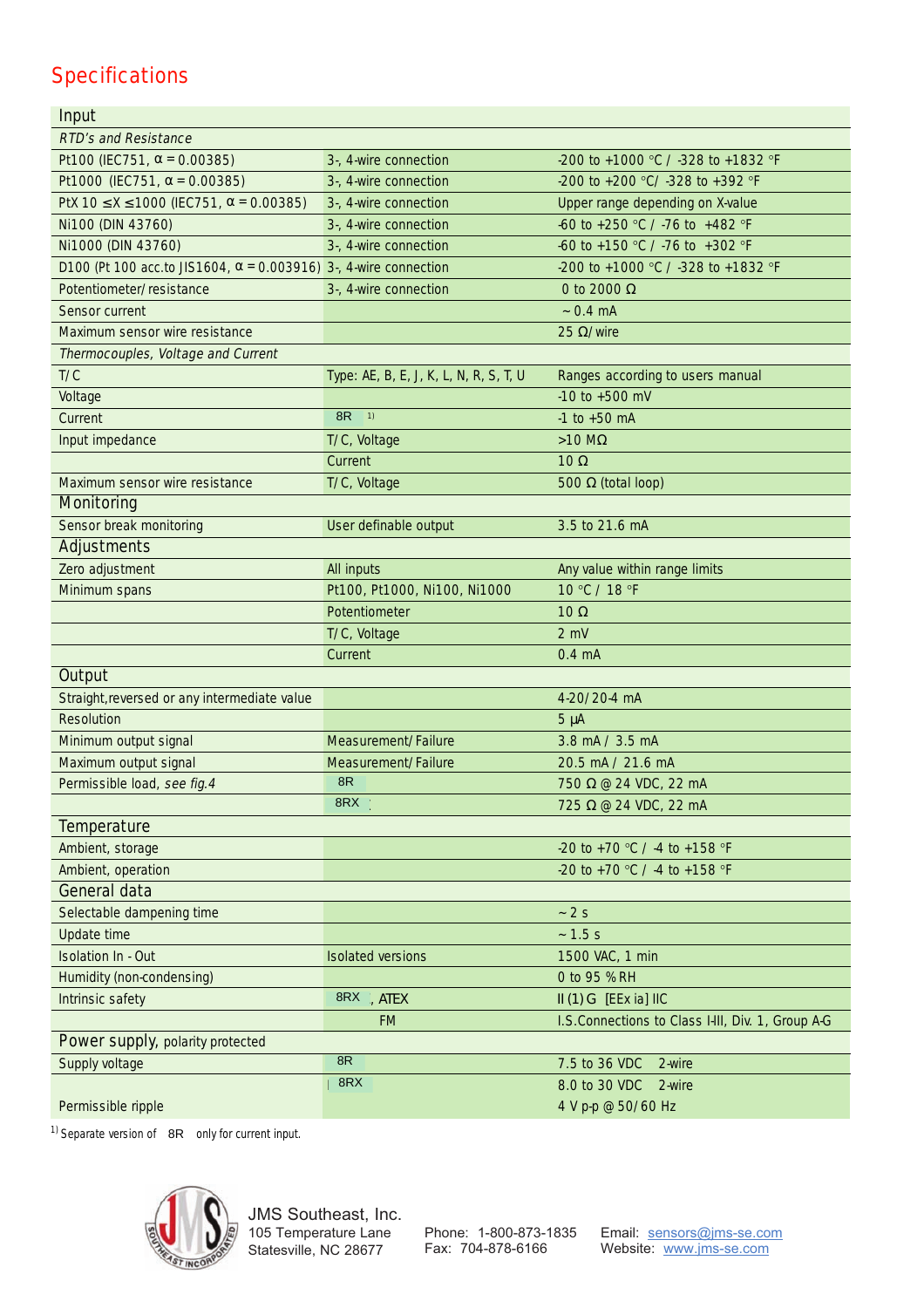#### $A$ couracy

| Accuracy                                  |                                                                             |                                                                   |
|-------------------------------------------|-----------------------------------------------------------------------------|-------------------------------------------------------------------|
| Linearity                                 | RTD Potentiometer, mV, mA                                                   | $±0.1%$ <sup>1)</sup>                                             |
|                                           | T/C                                                                         | $±0.2$ % <sup>1)</sup>                                            |
| Calibration                               | <b>RTD</b>                                                                  | Max. of $\pm 0.2$ °C / $\pm 0.4$ °F or $\pm 0.1$ % <sup>1)</sup>  |
|                                           | Potentiometer                                                               | Max. of $\pm 0.1 \Omega$ or $\pm 0.1 \%$ <sup>1)</sup>            |
|                                           | $mV$ , T/C                                                                  | Max. of $\pm 20 \mu V$ or $\pm 0.1$ % <sup>1)</sup>               |
|                                           | 4)<br>8R<br>mA                                                              | Max. of $\pm 4 \mu A$ or $\pm 0.1$ % <sup>1)</sup>                |
| Cold Junction Compensation (CJC)          | T/C                                                                         | $\pm 0.5$ °C/ $\pm 0.9$ °F                                        |
| Temperature influence 5)                  | All inputs                                                                  | Max. of ±0.25 °C/25 °C or ±0.25%/25 °C 1) 3)                      |
|                                           |                                                                             | Max. of $\pm 0.5$ °F/50 °F or $\pm 0.28\%/50$ °F <sup>1) 3)</sup> |
| Temperature influence CJC 5)              | T/C                                                                         | ±0.5 °C/25 °C / ±1.0 °F/50 °F                                     |
| Instrument calibration output             | 4-20 mA                                                                     | $\pm 8 \mu A$                                                     |
| Sensor wire resistance influence          | RTD, Potentiometer, 3-wire                                                  | Negligible <sup>2)</sup>                                          |
|                                           | RTD, Potentiometer, 4-wire                                                  | Negligible                                                        |
|                                           | mV, T/C, mA                                                                 | Negligible                                                        |
| Load influence                            |                                                                             | Negligible                                                        |
| Power supply influence                    |                                                                             | Negligible                                                        |
| RFI influence, 0.15-1000 MHz, 10 V or V/m |                                                                             | $\pm 0.2$ % <sup>1)</sup> (typical)                               |
| Long-term stability                       |                                                                             | $\pm 0.1$ % <sup>1)</sup> /year                                   |
| <b>Housing</b>                            |                                                                             |                                                                   |
| Material / Flammability (UL)              |                                                                             | PC + Glass fibre/VO                                               |
| Mounting                                  |                                                                             | Rail acc. to DIN EN 50022, 35 mm                                  |
| Connection                                | Single/stranded wires                                                       | ≤1.5 mm <sup>2</sup> , AWG 16                                     |
| Weight                                    |                                                                             | 70 g                                                              |
| Protection, housing / terminals           |                                                                             | IP 20 / IP20                                                      |
| <sup>1)</sup> Of input span               | The User Instructions must be read prior to adjustment and/or installation. |                                                                   |

<sup>)</sup> Of input span

2) With equal wire resistance

 $^{3)}$  If zero-deflection > 100% of input span: add 0.125% of input span/25 °C or 0.14%<br>of input span/50 °F per 100% zero-deflection<br><sup>4)</sup> Separate version of `ā**r**̄, only for current input

5) Reference temperature 23 °C/73°F

## Intrinsic Safety specifications

| <b>Specifications</b>        | <b>8RX</b> isolated          | <b>8RX</b> isolated                              |  |  |
|------------------------------|------------------------------|--------------------------------------------------|--|--|
| Approval                     | Demko / ATEX                 | <b>Factory Mutual (FM)</b>                       |  |  |
| <b>Classification</b>        | $II(1) G$ [EEx ia] IIC       | IS connections to Class I-III, Div. 1, Group A-G |  |  |
| Certificate No.              | <b>DEMKO 03 ATEX 134461X</b> | J.I. OD6A8.AX, Drw. 3-7852                       |  |  |
| Output/Supply                |                              |                                                  |  |  |
| Max voltage to transmitter   | $Ui = 30$ Vdc                | $Vmax = 30$ Vdc                                  |  |  |
| Max current to transmitter   | $\mathbf{I}$ i = 100 mA      | $Imax = 100 \text{ mA}$                          |  |  |
| Max power to transmitter     | $Pi = 0.9 W$                 | $Pmax = 900$ mW                                  |  |  |
| Internal inductance          | $Li = 0 mH$                  | Not applicable                                   |  |  |
| Internal capacitance         | $Ci = 1 nF$                  | Not applicable                                   |  |  |
| Input (Sensor)               |                              |                                                  |  |  |
| Max voltage from transmitter | $Uo = 30$ Vdc                | $Voc = 30$ Vdc                                   |  |  |
| Max current from transmitter | $I_0 = 27 \text{ mA}$        | $\textsf{lsc} = 25 \text{ mA}$                   |  |  |
| Max power from transmitter   | Not specified                | Not specified                                    |  |  |
| Max inductance (input loop)  | $Lo = 50$ mH                 | $La = 56.8$ mH                                   |  |  |
| Max capacitance (input loop) | $Co = 52 nF$                 | $Ca = 0.12 \mu F$                                |  |  |



JMS Southeast, Inc. 105 Temperature Lane Statesville, NC 28677

Phone: 1-800-873-1835 Fax: 704-878-6166

Email: sensors@jms-se.com Website: www.jms-se.com